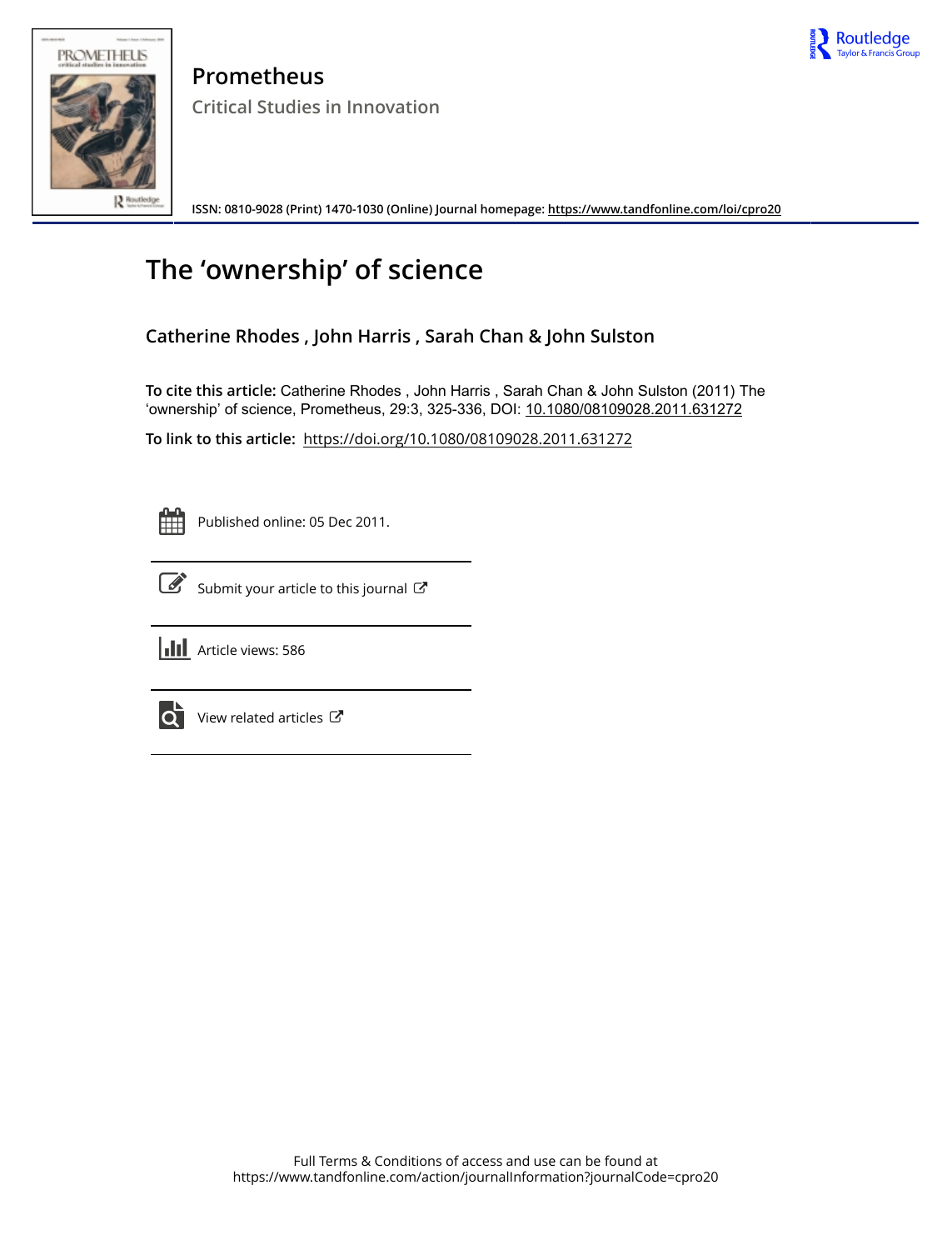# PROPOSITION

# The 'ownership' of science

Catherine Rhodes\*, John Harris, Sarah Chan and John Sulston

Institute for Science, Ethics and Innovation, University of Manchester, UK

Dr Catherine Rhodes is a research fellow at the Institute for Science, Ethics and Innovation specialising in the international regulations relevant to control of biotechnology. Professor John Harris is director of the Institute and has particular interest in biomedical ethics and medical jurisprudence. Sarah Chan is deputy director of the Institute. Professor Sir John Sulston was the founding director of the Wellcome Trust Sanger Centre in Cambridge from 1992 to 2000, where so much of the sequencing of the human genome was completed in a furious race to publish before American commercial interests patented. He was awarded the Nobel Prize in 2002.

#### Prologue

We are interested in the growing importance of intellectual property rights (IPR) and effects, both positive and negative, of IPR on the progress of science and innovation. The first section of this proposition paper is a consensus document, the Manchester Manifesto, produced by a working group meeting at the Institute for Science, Ethics and Innovation at the University of Manchester. The document elicited a variety of responses, including an exchange with the Chartered Institute of Patent Attorneys. A review of these forms the second section of the paper.

The Manchester Manifesto is not anti-IPR, but it does ask to what extent IPR are helpful in the delivery of important public goods and services that are essential for human flourishing, and what changes should be made to correct any shortcomings. This is not the first, and certainly will not be the last, discussion of the merits of IPR. Debates are often highly polarised, as can be judged below, but we hope that the responses in Prometheus will lead to a broadening of the dialogue – particularly on how to move towards more appropriate management of innovation.

Because IPR lie at the heart of the 'knowledge society', there is a widespread unwillingness to consider any problems, and indeed great resistance to any suggestion that reform is needed. Furthermore, it is frequently said that strengthening IPR is always good and is essential for promoting innovation. Some evidence points the other way. For example, the first green revolution, which averted mass starvation for a generation, was conducted in the public domain, motivated by goodwill, and its products were distributed freely. In contrast, it is unclear whether the much-needed second green revolution will be as successful, if it becomes bogged down in conflicting IPR claims and leads to expensive products.

ISSN 0810-9028 print/ISSN 1470-1030 online

http://dx.doi.org/10.1080/08109028.2011.631272

```
http://www.tandfonline.com
```
<sup>\*</sup>Corresponding author. Email: catherine.rhodes-2@manchester.ac.uk

2011 Manchester Manifesto Group

All views and opinions expressed in this article are the views of the author and are not the views of Taylor & Francis, its agents and its licensors.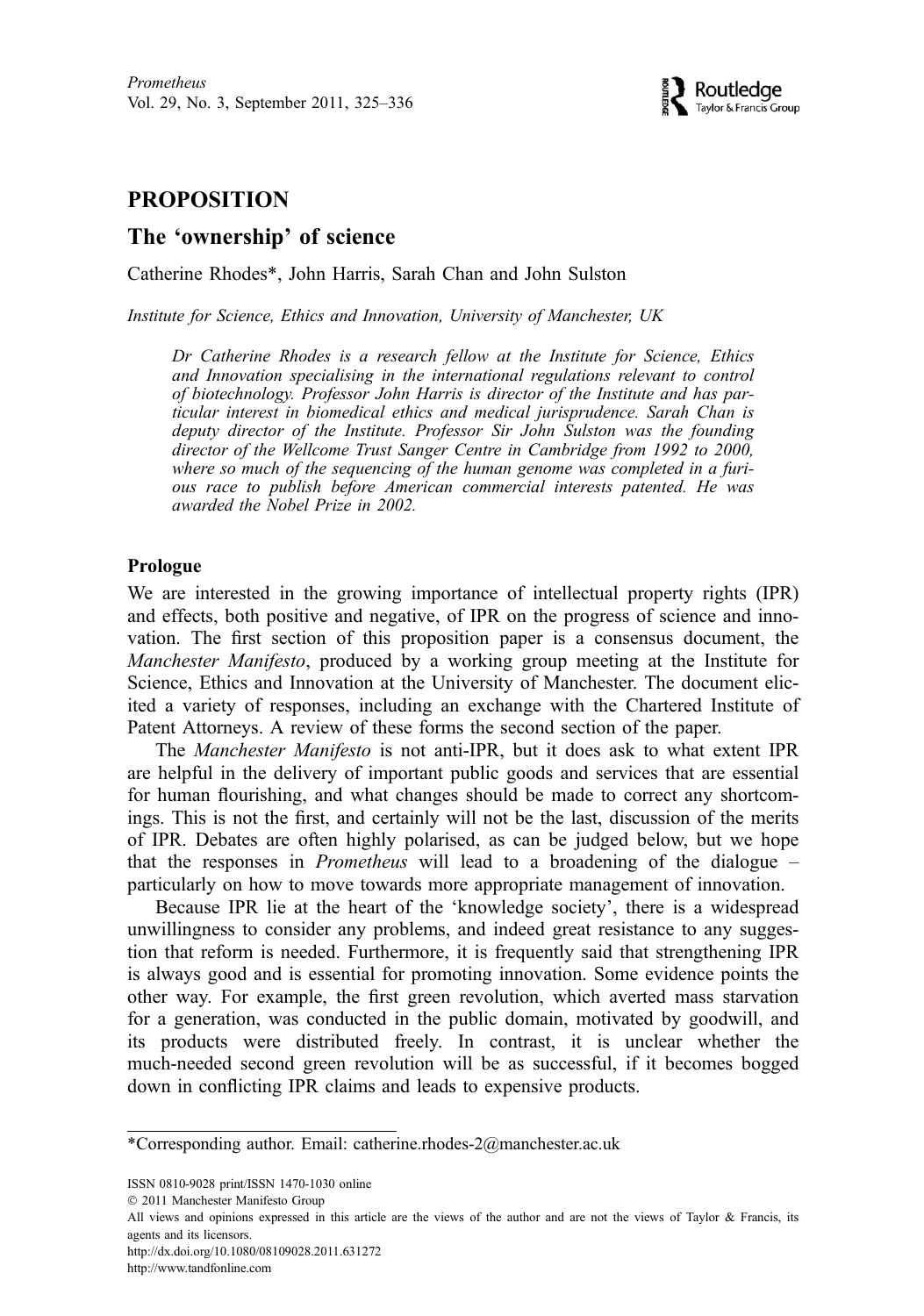The existing IPR system was built on exchanges between knowledgeable and consenting trading partners on a fairly level playing field, under which circumstance it served a useful purpose. However, it has subsequently grown unchecked without serious examination of the effects. Notably, in a highly unequal world, the existing system exacerbates inequities in health and wealth, so that the fruits of science are enjoyed mainly by the rich. Further, despite its merits on a small scale among well-matched trading partners, a strong IPR system is unhelpful for the massive global problems that we collectively face in resource limitations and climate change. These are zero sum games in which aggressive competitiveness is counterproductive.

We appreciate that necessary reform of the IPR system will not take place on a unilateral basis, and will need collective efforts from all actors involved in the innovation process to ensure that science can fulfil its potential for promoting human flourishing and respond to major global challenges. This cannot be done without addressing the issues of inequity that are inherent in the current system. We cannot afford to allow innovation to remain overwhelmingly concentrated in a few developed nations. It was for this reason that the Institute for Science, Ethics and Innovation (2009) published the Manchester Manifesto.<sup>1</sup>

#### The Manchester Manifesto

Science, along with the innovation it generates, is a vast enterprise: commercial and pro-bono, public and private, industrial and educational, amateur and professional. It permeates our lives and shapes the world. Some say it is a defining characteristic of humanity, stimulating and harnessing our innate curiosity and, more than any other endeavour, shaping our world and, increasingly, ourselves.

For many reasons, some of which are set out below, it is increasingly important to consider the question of "Who Owns Science?". The answer to this question will have broad-ranging implications: for scientific progress, for equity of access to scientific knowledge and its fruits and for the fair distribution of the benefits and the burdens of science and innovation – in short, for global justice and human progress.

# Our approach

The Manchester Manifesto Group brings together international experts from relevant disciplines to address the question of "Who Owns Science?" Led by two research institutes at The University of Manchester, the Institute for Science, Ethics and Innovation and the Brooks World Poverty Institute, chaired by John Sulston and Joseph Stiglitz, respectively, the Group represents a critical mass of research expertise that are ideally equipped to meet the challenges and problems outlined above. The Group's members are drawn from a broad range of academic disciplines and relevant sectors, including economics, science, innovation, law, philosophy, ethics and public policy. Our goal has been not only to investigate the question of "Who Owns Science?" but to present and apply our findings to maximum effect in order to make a difference in the real world as to how science is used, and hence to "build a better future for humanity".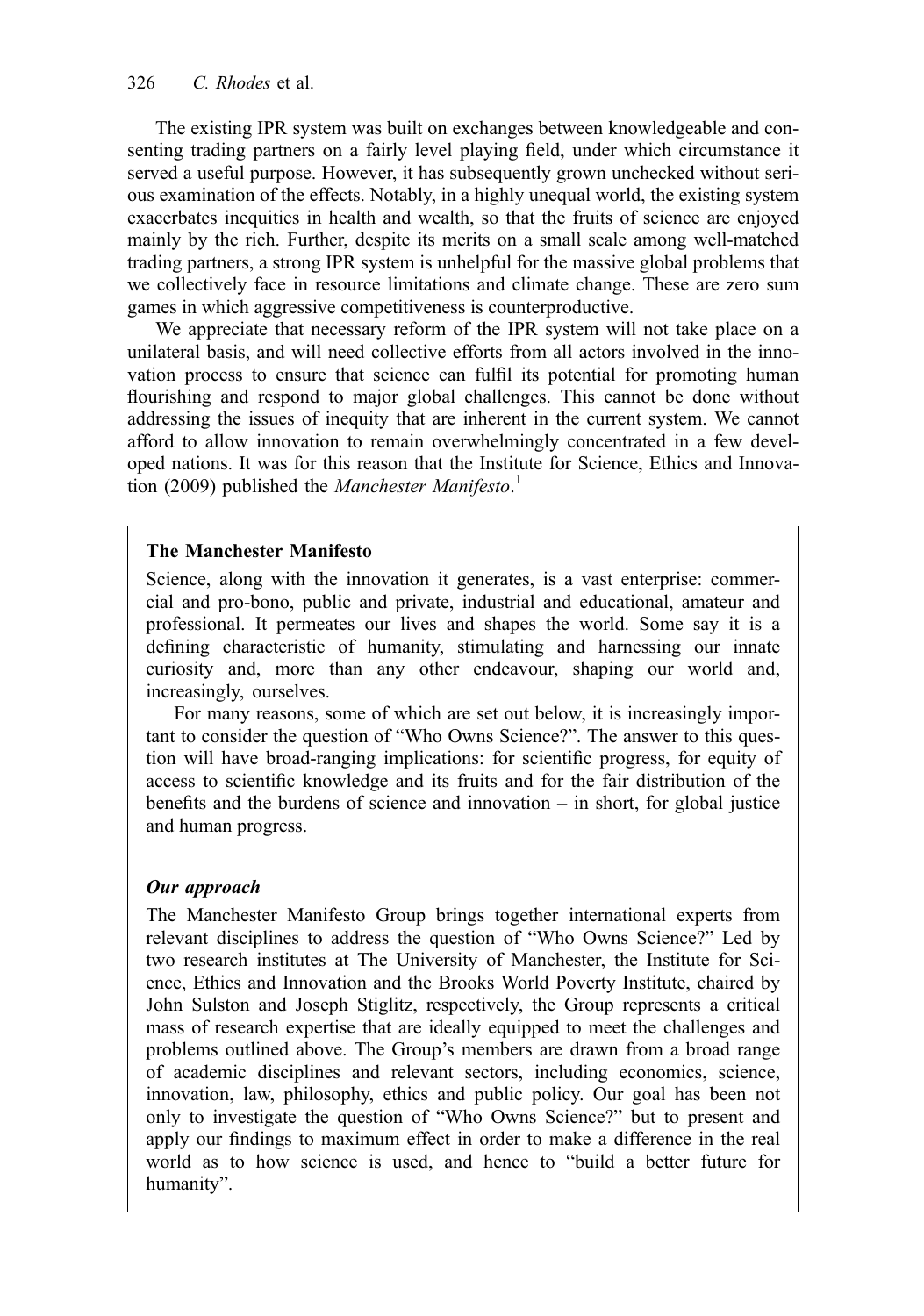#### Statement of the problem

Science is a rapidly growing industry. Beyond basic research, the commercialisation of technologies and development of new products from bench top to marketplace is a complex process. In asking "Who Owns Science?", we are concerned with all aspects of this process: scientific discovery, development, application and distribution; and the interactions between each aspect. The way in which this is managed, and in particular the way in which access to technologies is facilitated and controlled, is having and will inevitably have an increasing impact on the course of science-based technological innovation.

An important component of the innovation process has been the idea of "ownership" in science and technology. This concept has arisen partly in the context of profiting from research and development, but also has implications for much broader issues such as control of and access to scientific information and products that result from research, in terms of both the private and sociopolitical dimensions of ownership.

To manage the ownership of science and the fruits of research, an intricate system of intellectual property (IP) law has developed. The justifications for IP law as it exists at present include the idea that it is required in order to facilitate scientific and economic benefit from innovation, and that it provides a fair and morally justifiable way of rewarding those who invest in the process of discovery and regulating access to these benefits.

The initial meetings of the Manchester Manifesto Group in 2008–2009 established that the current method of managing innovation (and perhaps in particular IP in its present form), whilst deeply embedded in current practice and hence of practical importance, also has significant drawbacks in terms of its effects on science and economic efficiency, and raises ethical issues because of its (often adverse) effects on people and populations.

The Manchester Manifesto Group considered the core goals of science and identified various issues and problems with the current system of ownership and management of science and innovation, highlighting elements that hinder or obstruct achievement of these goals. Reflecting on these problems, we were able to articulate some broad principles and policy considerations to guide any investigation or evaluation of alternative systems of innovation. Finally, we outlined some questions that must be addressed if we are to move towards solutions to the problems identified by the group. We call for further research in these areas as a matter of great importance, in order to answer the question not only of "Who Owns Science?", but of who ought to own science and how the goals of science can best be fulfilled.

#### Goals, Problems and Issues in Science and Innovation

#### **Goals**

#### Science and the public good

Science can serve the public good by generating knowledge to meet human needs and purposes. This includes knowledge with direct application to current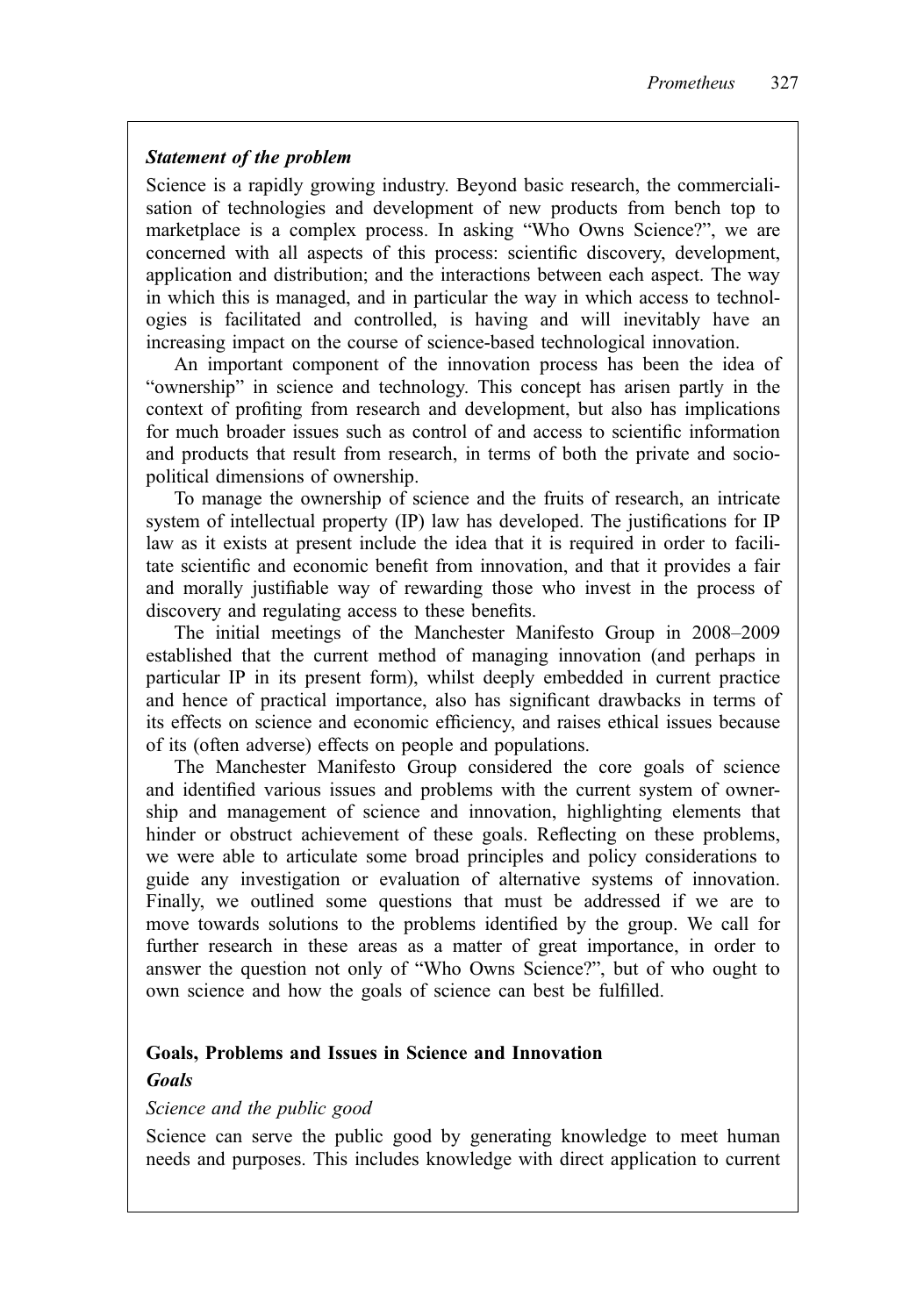challenges and pure/undirected endeavour (so called "blue skies" research) that forms the essential basis for future scientific discovery.

- The pursuit of pure (unapplied) scientific research is clearly in the public interest, since curiosity expands knowledge, which is in itself a good thing. This justifies investment in such research.
- Science-based technological innovation further serves the public good by playing a key role in economic growth and development.
- There is a basic public interest in access to knowledge.

# Innovation and the public good

Management of innovation has significant implications for scientific progress and human welfare. It affects the distribution of benefits, access to technology, dissemination of knowledge, and the pace and direction of research.

- Innovation should operate for the public good, amongst other goals.
- Given their efforts and investments, the scientific community and the public can also be viewed as 'shareholders' in innovation, and its benefits should remain open to them (in the form of welfare goods and knowledge).

# Reciprocal responsibilities of science and society

The relationship between science and society is essentially one of reciprocity, mutual benefit, and needs to be seen to be so. Just as science has responsibilities to the public good, the public has responsibilities towards science as the collective recipient of its benefits and as a major funder of its activities – a relationship that is often mediated by policy:

- Public confidence in and engagement with science is vital; openness to public scrutiny can help to maintain trust and support. Science should be open to the public, enabling understanding of its purposes and implications.
- Society needs to provide just and effective conditions for the increase of scientific knowledge. Any management mechanisms should be justifiable, appropriate, and built on a sound understanding of both science and the systems in which it operates.
- To achieve the goals of promoting scientific progress and human welfare, the scientific community has a responsibility to facilitate reflection of scientific understanding in policy, and should seek participation in policymaking processes and debates at the national and international level.
- Policy-makers need to ensure that there are opportunities for voices from the scientific community to be heard. Scientists and policy-makers have a joint responsibility to ensure this participation occurs in a transparent manner to avoid public suspicion of undue influence.
- Policy-makers should also ensure that there are opportunities for the voices of the public to be heard.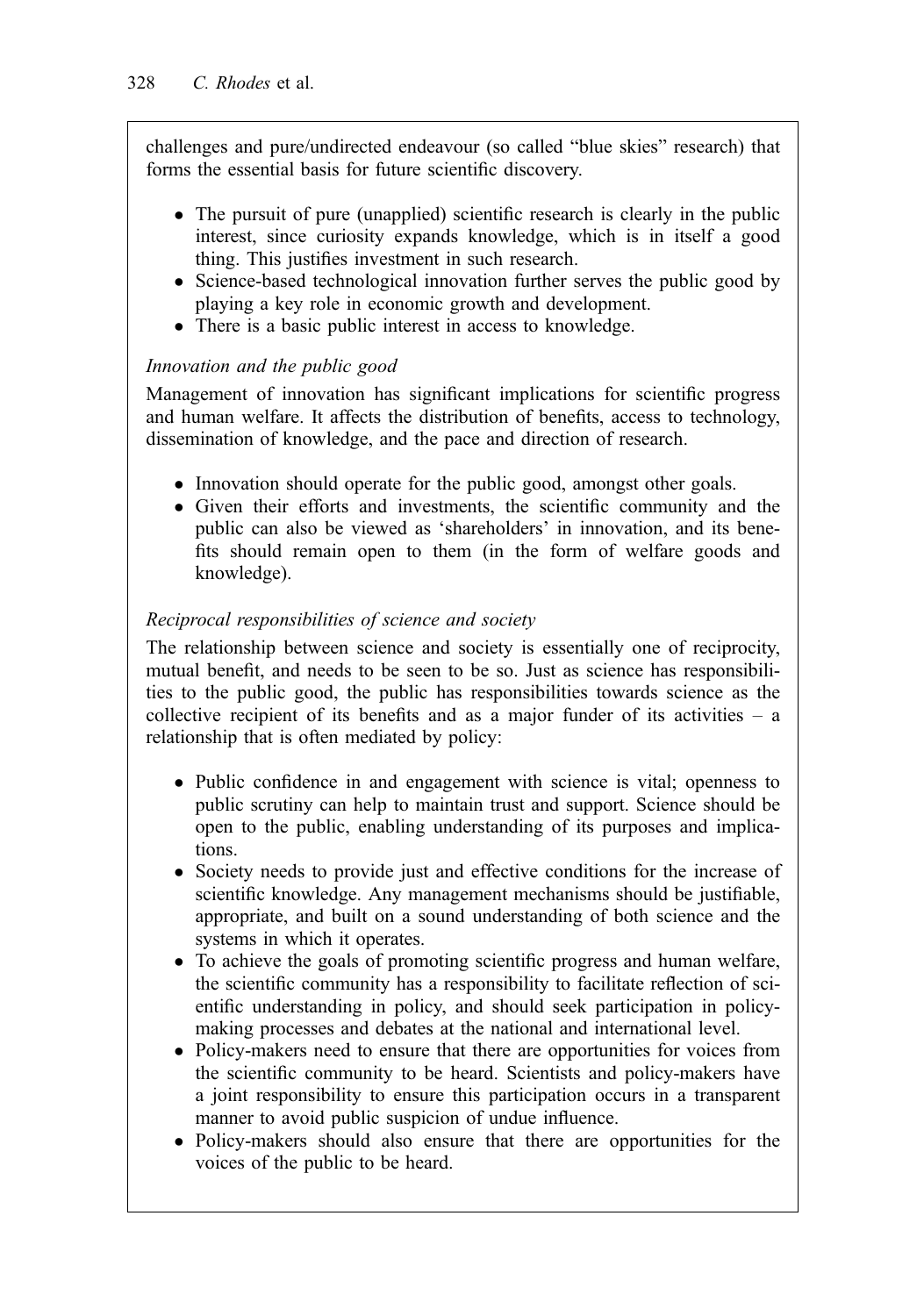# Issues/Problems in the Current Management of Innovation

The interests and contributions of inventors and authors deserve to be recognised fairly. However the current dominant model of innovation and commercialisation of science poses a number of problems. It has potential to encourage innovation and stimulate research and development, but also to frustrate innovation and stifle research and development; and can hinder science from operating in a way consistent with the public good.

# Access to benefits of research

Current models can restrict or prevent public access to the benefits of research – both the information generated by scientific endeavour and the products of innovation based on that science – and thereby hinder science from serving the public good.

- Certain licensing and commercial practices can restrict access to the products of science and innovation, particularly for those with limited market power.
- This is of particular concern in the case of those products that address basic needs (such as health care).
- The current model rewards particular kinds of creative effort, namely those which result in commercial gain. It is therefore likely to hinder innovation of products that have limited market value, but which may have huge social benefit.
- The obligation on corporate innovation to maximise profit and return for shareholders can conflict with the creation of knowledge and achievement of welfare goals.

# Effect on innovation

Current models can hinder innovation because:

- Certain licensing practices can have restrictive effects on innovation. These include, for example, use of very narrow or exclusive licence terms.
- The increasingly common incidence of requiring multiple licences for the use of a single technology or research tool complicates access, making it more costly and time-consuming.
- Perceptions of accessibility problems can lead to enterprises deciding not to attempt to apply for licences.
- New business entry into innovative industries is very difficult due to the high transaction costs involved in operating in an arena of multiple intellectual property rights, reducing competition and allowing large companies to dominate markets.
- Navigation and implementation of the patent system, negotiation, bargaining and litigation require costly expertise.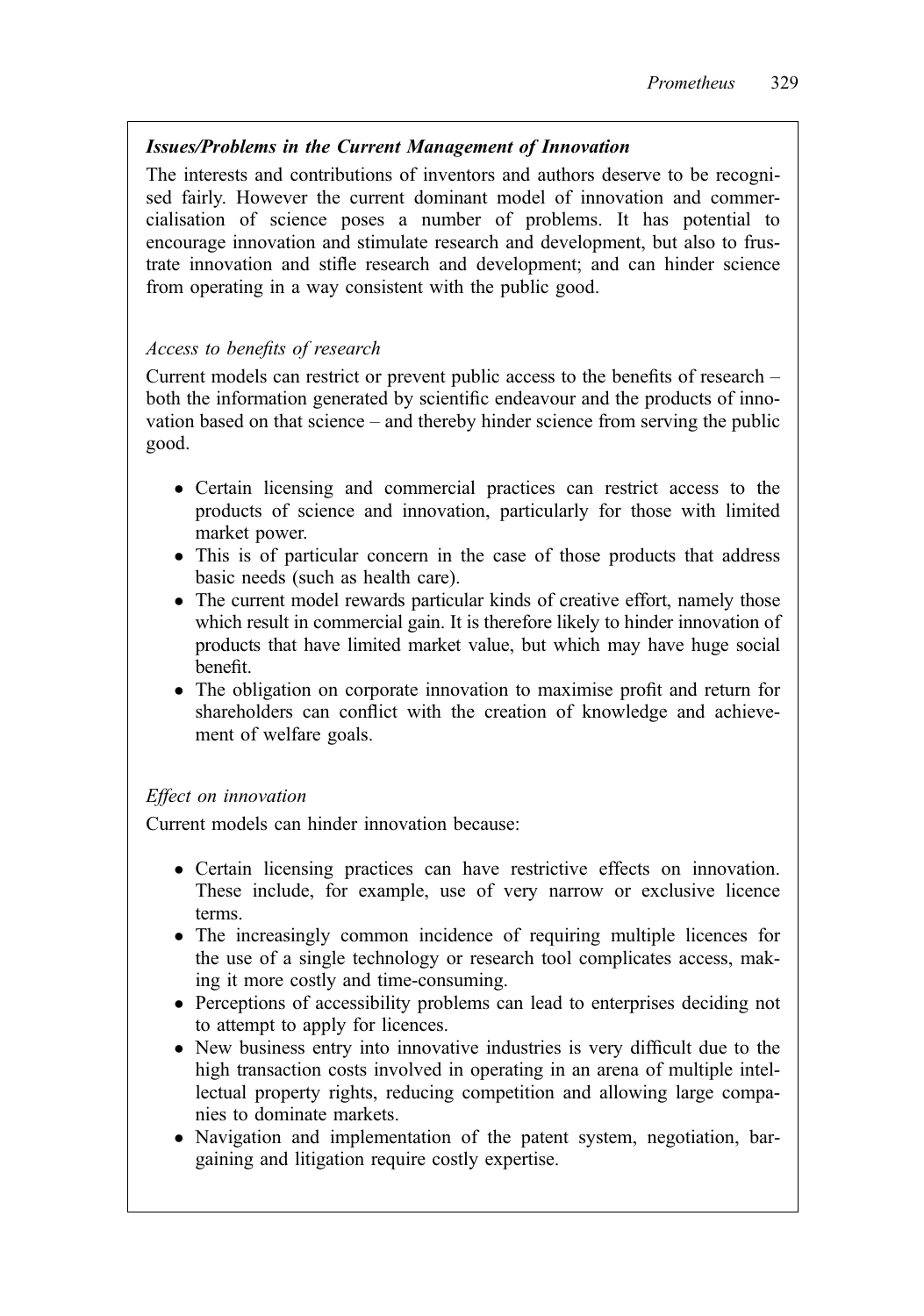• The operation of the current system often prevents the holders of IP rights themselves from realising the full benefits of these rights, for example because of the costs involved in asserting them.

# Scientific progress

- Restrictions on access to information at any stage of the innovative process obstruct the flow of scientific information and thereby impede scientific progress. Such restrictions are also contrary to the needs of scientific inquiry and are inimical to openness and transparency.
- Information sharing among the scientific community can be reduced or suffer from delays as a result of patent requirements (e.g. that information must not be in the public domain at time of filing).
- The complexity of the system creates uncertainty, for example over researchers' ability to obtain necessary licences, which can discourage investment in research and development.
- These access restrictions have particularly severe effects on public, notfor-profit, small and developing country enterprises, which cannot afford the expense of licences and/or the expertise required to navigate the patent system. This can obstruct, delay, or entirely shut-down valuable lines of research and innovation.

Overall, the current patent system is self-reinforcing, encouraging proliferation of patents and multiplying these problems.

#### Broader Issues

There are also broader issues resulting from the dominant model of innovation which should be given consideration.

- Improving systems of innovation may not be enough in itself to promote human welfare; there is also the problem of insufficient capacity, particularly in many developing countries, to access scientific information, operate and navigate innovation systems, and achieve access to innovative products e.g. because of weak health infrastructure.
- The transition from basic science to product in the clinic or marketplace is not always linear and unidirectional. The relationship between 'pure' and 'applied' research, science, technology and innovation is a complex and multi-faceted one, with interactions between actors at all stages influencing the process. The effects of action/regulation in one area may have implications extending across other aspects, and each area may have unique issues and problems associated with its management.
- Within this process, actors can have multiple roles, creating potential conflicts of interest. For example, a single individual may have both scientific and commercial interests at stake; governments may face a conflict between stimulating economic development through rewarding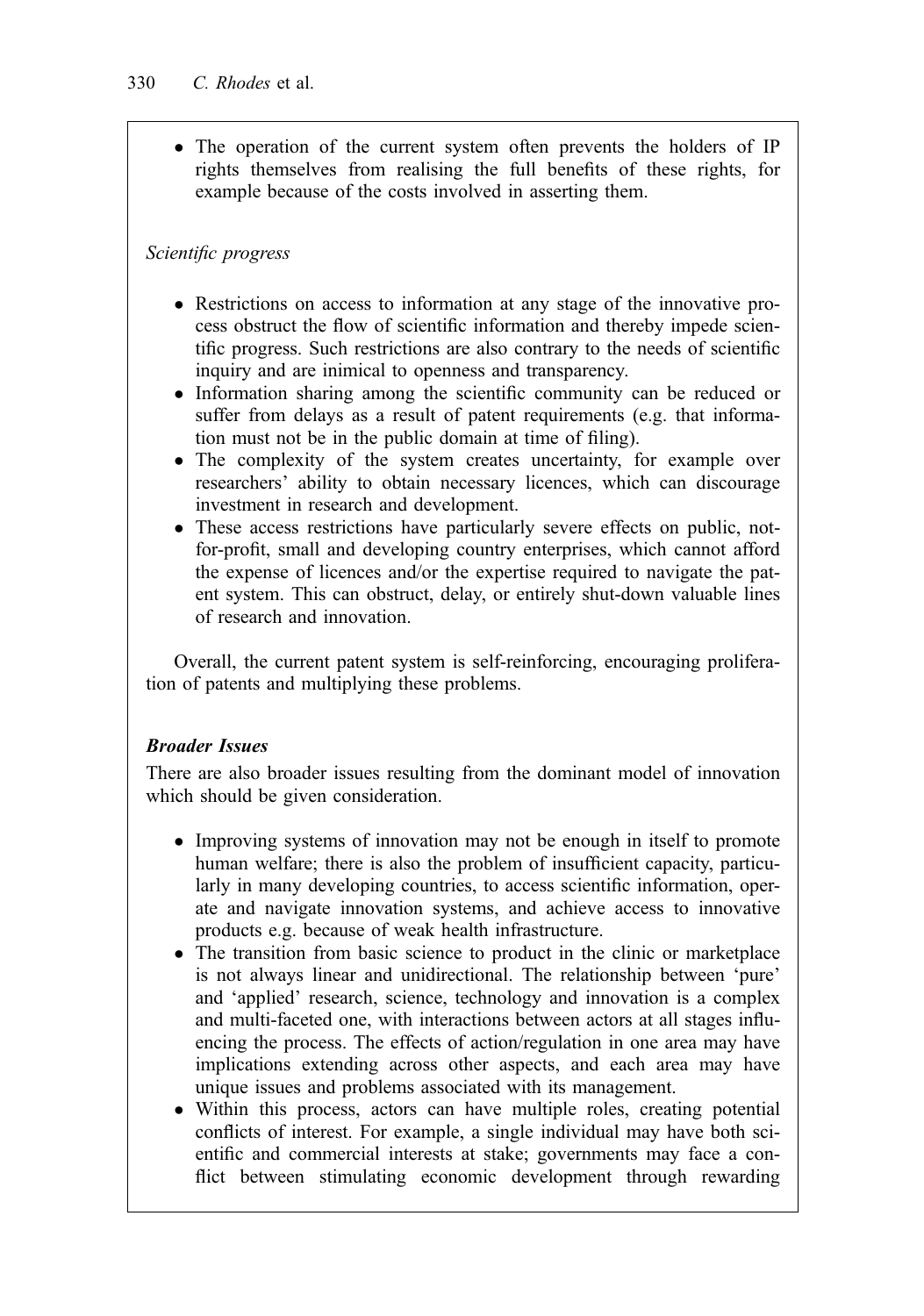private investment in research and optimising the public benefits of science.

- In many cases, profit has become the primary reward for research and development – often to the point of other drivers of innovation dropping out of consideration. Greater consideration should be given to different drivers of science/incentives for innovation beyond profit.
- It is not only the intellectual property system that restricts participation in innovation; there is also all too often a lack of strategies to encourage openness of communication, participation in research, and sharing of information and products that result from science and innovation.

#### Global Dynamics

The global context in which science and innovation now operate and of which they are an integral part needs to be given consideration, because it also affects their operation and effectiveness.

While states have the sovereign right to adopt their own rules, laws and procedures, they need to operate within the bounds of a variety of international rules and norms and with awareness of international dynamics. For management of innovation, these include:

- Permeable national boundaries creating high mobility of knowledge, materials, and personnel, and meaning that the impacts of national policies may be widely felt in other states.
- In areas which lack harmonised international regulation, innovative activities can migrate to territories in which regulatory regimes are weak or non-existent.
- Frequent prioritisation of national interest and economic competitiveness by states in their international relations.
- Wide disparities between rich and poor within and between states, in terms of income, opportunities, health, education, and access to science, technology and the products of innovation.

International regulation has advantages in its ability to harmonise national policies, providing clarity and reducing the costs of compliance. It must be recognised, however, that international regulation also has disadvantages. Powerful states have greater influence in rule-setting and less to fear in regard to the consequences of non-compliance. Commitments to capacity-building for developing states are inadequately fulfilled and enforcement is problematic.

Additional problems occur at the international level:

- Diverse national regulation of innovation creates complexity in compliance. This can increase costs to innovators, pushing publicly funded, not-for-profit and developing country enterprises out of international markets.
- International regulation can have the effect of privileging the interests of wealthy states over general human needs due to power imbalances.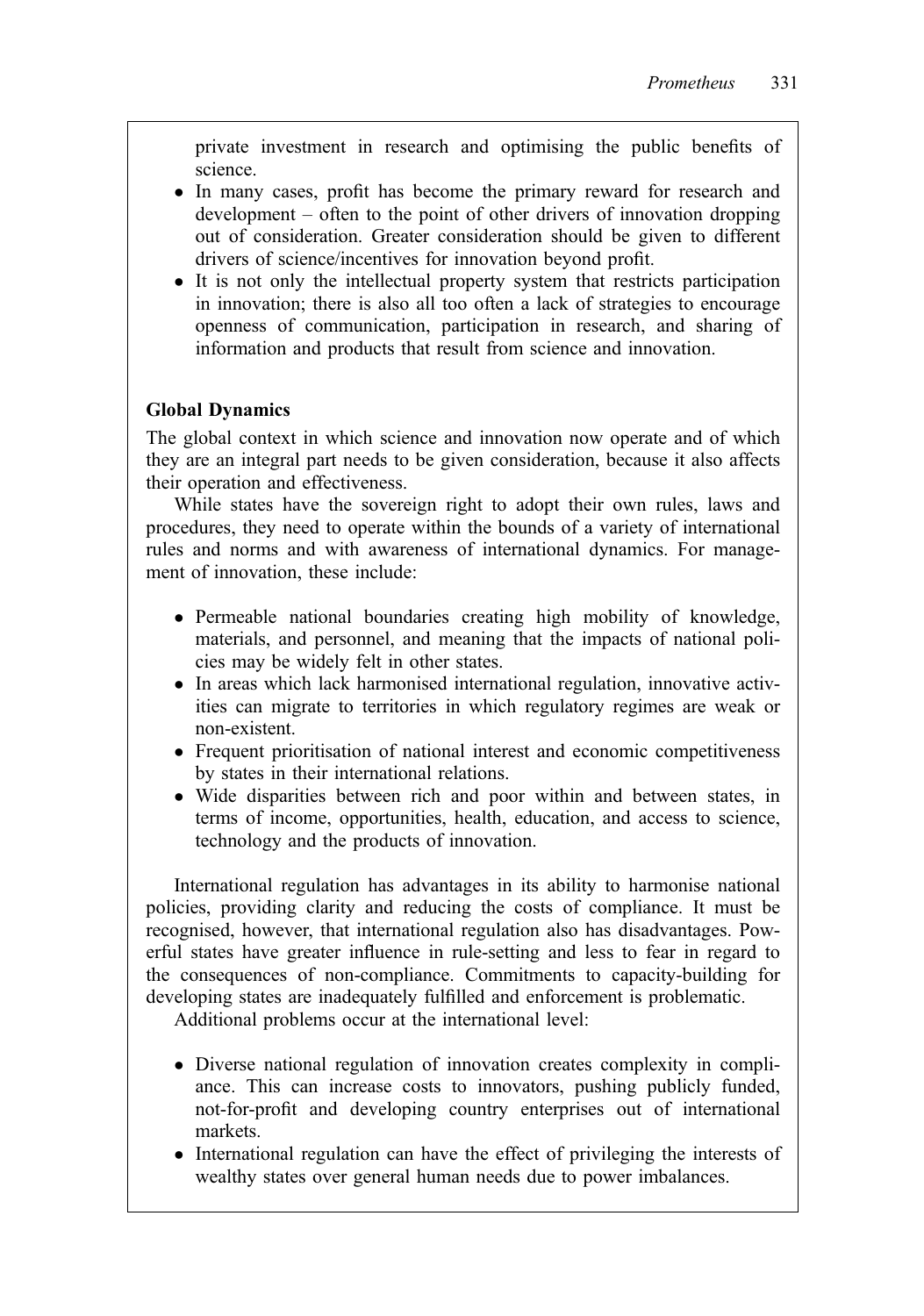- International regulation currently remains state focused and often reinforces state sovereign rights. It can therefore be of limited effect on transnational actors (e.g. corporations) and often promotes national interest above that of local communities.
- Bilateral agreements and 'free trade areas' are being used to impose excessive and inappropriate standards on less developed countries.

The effect of the current international rules, which set minimum standards for intellectual property protection, is that a single model of intellectual property protection dominates, and at the same time is operative in many national systems. This dominant model is intended to promote scientific and economic development, but can be radically flawed in this respect. Alternative models need to be promoted and existing flexibilities fully explored to ensure innovation can meet welfare goals.

# Principles, Policy Considerations and Progress

We recognise that innovation has an essential role in economic development, but its use for the pursuit of profit should not override, and ideally should not conflict with, achievement of welfare goals and scientific progress. Scientific information, freely and openly communicated, adds to the body of knowledge and understanding upon which the progress of humanity depends. Information must remain available to science and this depends on open communication and dissemination of information, including that used in innovation.

Management of innovation is one of the routes through which public benefits of science can be realised. This requires a range of appropriate policies and regulatory mechanisms developed in cooperation with scientists, innovators and the public, combined with awareness of the implications of pursuing particular models of innovation management.

Advantages and disadvantages of these models need to be carefully assessed in regard to their cumulative impacts on the innovative process, achievement of welfare goals and scientific progress. Current systems for managing innovation may require adaptation and incorporation of greater flexibilities. In addition, consideration of alternative systems is needed.

# Principles

The regulation of frameworks of innovation should promote the following objectives:

- Provision of public benefit
- Just recognition of interests
- Facilitating progress of science and innovation
- $\bullet$  Increasing access to fruits of research information and products
- Addressing welfare and resource inequities both locally and globally
- Increasing trust in the relationships between scientists, innovators, corporations and public, and between nations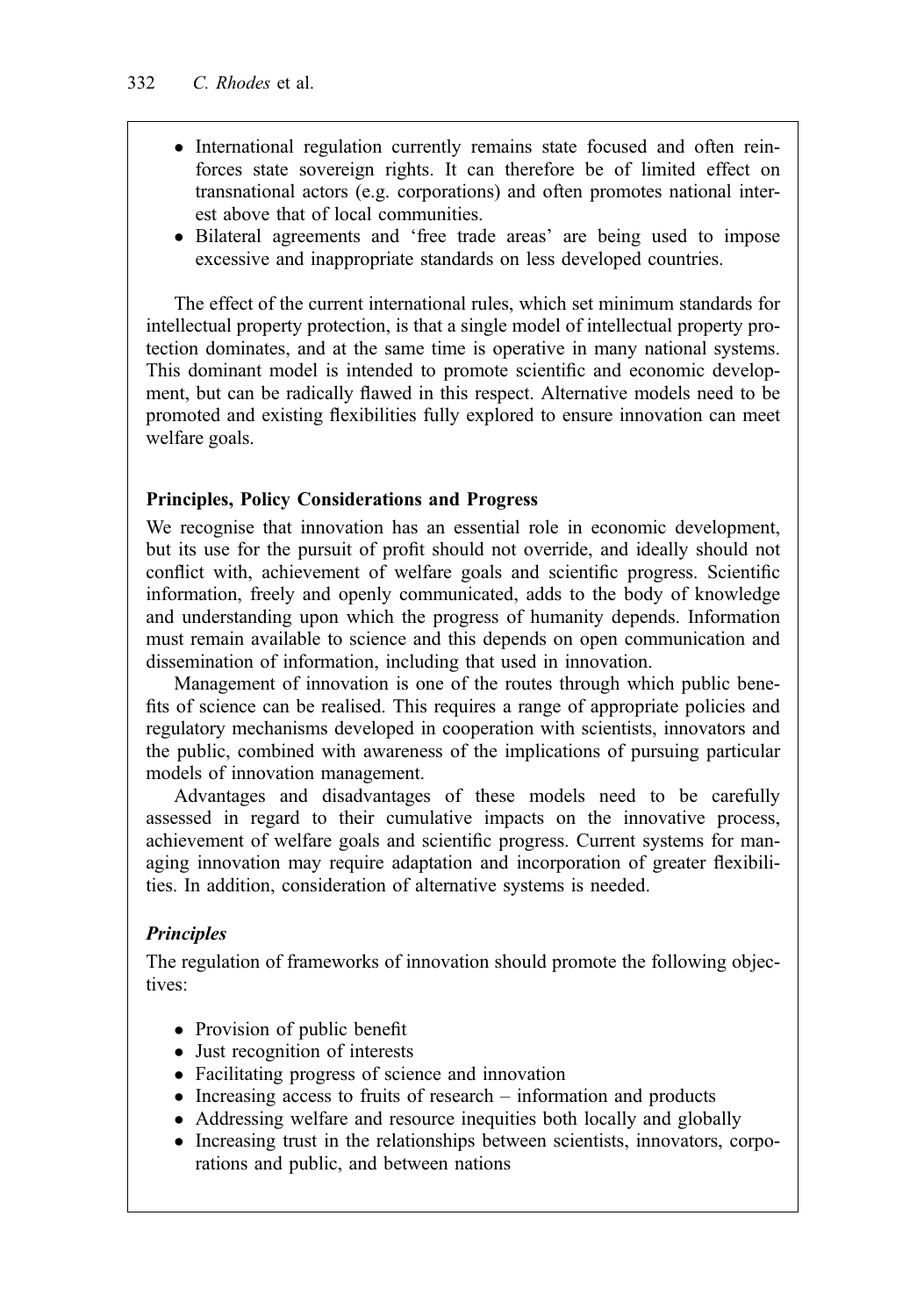At times these objectives may conflict and attention must be given to the most appropriate way of balancing them in each situation.

# Policy Considerations

# Alternative systems

The current dominant model of intellectual property rights for innovation is not the only option available. There are existing alternatives and new models can be designed with differing cost distributions. Different systems may be appropriate in different areas; consideration must be given to the factors that affect this, including the nature of the knowledge, the method of discovery and the environment in which knowledge generation takes place.

For example, the current system can be modified through increased use of mechanisms such as patent pools, voluntary or compulsory licensing, and differential pricing. A range of alternative models is also possible: from those which are related to the current rights system such as remuneration-based patents, through prize funds, to completely open-access models.

# Assessing models of innovation

Any model of innovation is likely to have advantages and disadvantages. Consideration should be given to which is the most appropriate for particular circumstances, bearing in mind the principles above and the goals of science and innovation.

In evaluating the various possible models, the following factors should be taken into consideration:

- The extent to which it advances welfare and promotes human flourishing
- Fair and equitable distribution of benefits and burdens, with particular attention to resource providers (including the scientific community, the public, specific contributors of knowledge/biomaterials, and other contributors)
- Facilitation of safe and sustainable access to the end product
- Affordability in use of the system and of the end products
- Maintenance of free flow of scientific information
- Promotion of open communication
- The provision of adequate incentives to stimulate scientific discovery and innovation
- Ease and effectiveness of operation
- Inclusion of operational rules appropriate to achieving desired objectives
- Awareness of global dynamics

# Principles and Progress in the Global Context

The objectives for innovation management listed earlier also need to be achieved within the global context. Design and choice of innovation model may also,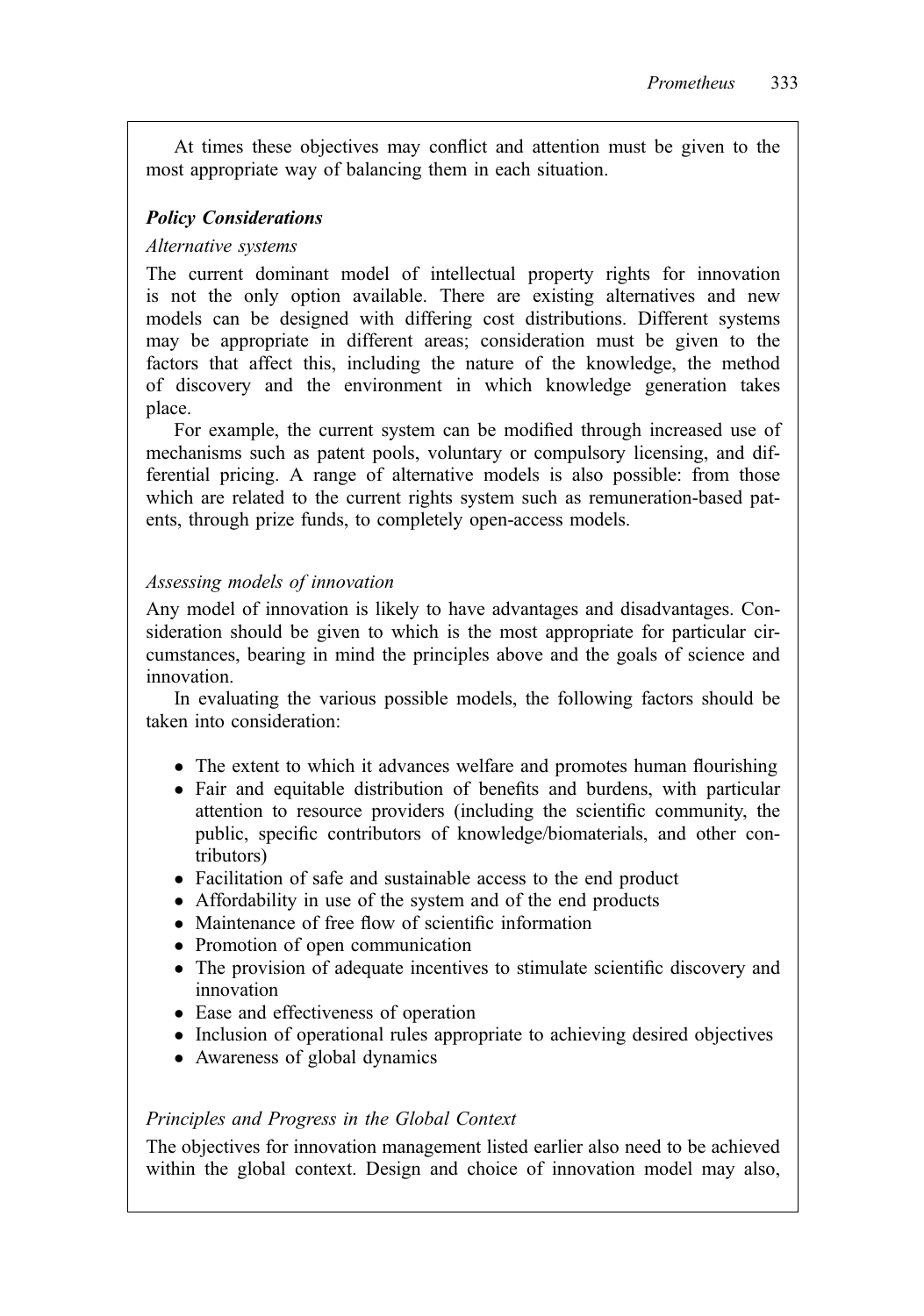therefore, need to take into account the issues raised in the discussion of Global Dynamics.

#### **Conclusions**

We have considered the question of "Who Owns Science" in the context of what we believe to be the purposes of science and innovation and evaluated the way in which ownership of science currently operates with respect to these purposes. It is clear that the dominant existing model of innovation, while serving some necessary purposes for the current operation of innovation, also impedes achievement of core scientific goals in a number of ways. In many cases it restricts access to scientific knowledge and products, thereby limiting the public benefits of science; it can restrict the flow of information, thereby inhibiting the progress of science; and it may hinder innovation through the costly and complicated nature of the system. Limited improvements may be achieved through modification of the current IP system, but consideration of alternative models is urgently required.

We call for further research towards achieving more equitable innovation and enabling greater fulfilment of the goals of science as we see them.

Modified and alternative models of innovation have the potential to address problems inherent in the current system. An investigation and evaluation of these models is required in order to determine whether they are likely to be more successful in facilitating the goals of science and innovation identified above, and if so how they may be deployed. Greater cooperation between all actors is required; alongside development of theory, there is a clear need for practical engagement with actors at all stages of the innovation process.

The scope of this document is largely concerned with science that is in the public interest. More thought must be given to how we characterise what sort of science is in the public interest, and how we draw the boundaries between "public" and "private" science, in both the practical and the normative sense.

Members of the Manchester Manifesto Group have been actively pursuing research initiatives in these important areas; and the Group remains the base for practical discussion and ongoing investigations. We hope that the Manchester Manifesto will serve as a starting point for discussion, reflection and further research on these issues amongst all those concerned and involved with science and innovation.

#### Epilogue – responses

The *Manchester Manifesto* attracted considerable interest and comment, some supportive, some critical (see, in particular, Brice, 2009; Prowse, 2009; Wild, 2009; Worstall, 2009). Here, we review and respond to some of the more generic comments (see also Sulston et al., 2009; Harris et al., 2010).

#### Knowledge sharing is fundamental to the operation of the IPR system

Although publication is ultimately part of the patent system, the climate of secrecy it can promote is not conducive to knowledge sharing, in advance of patenting at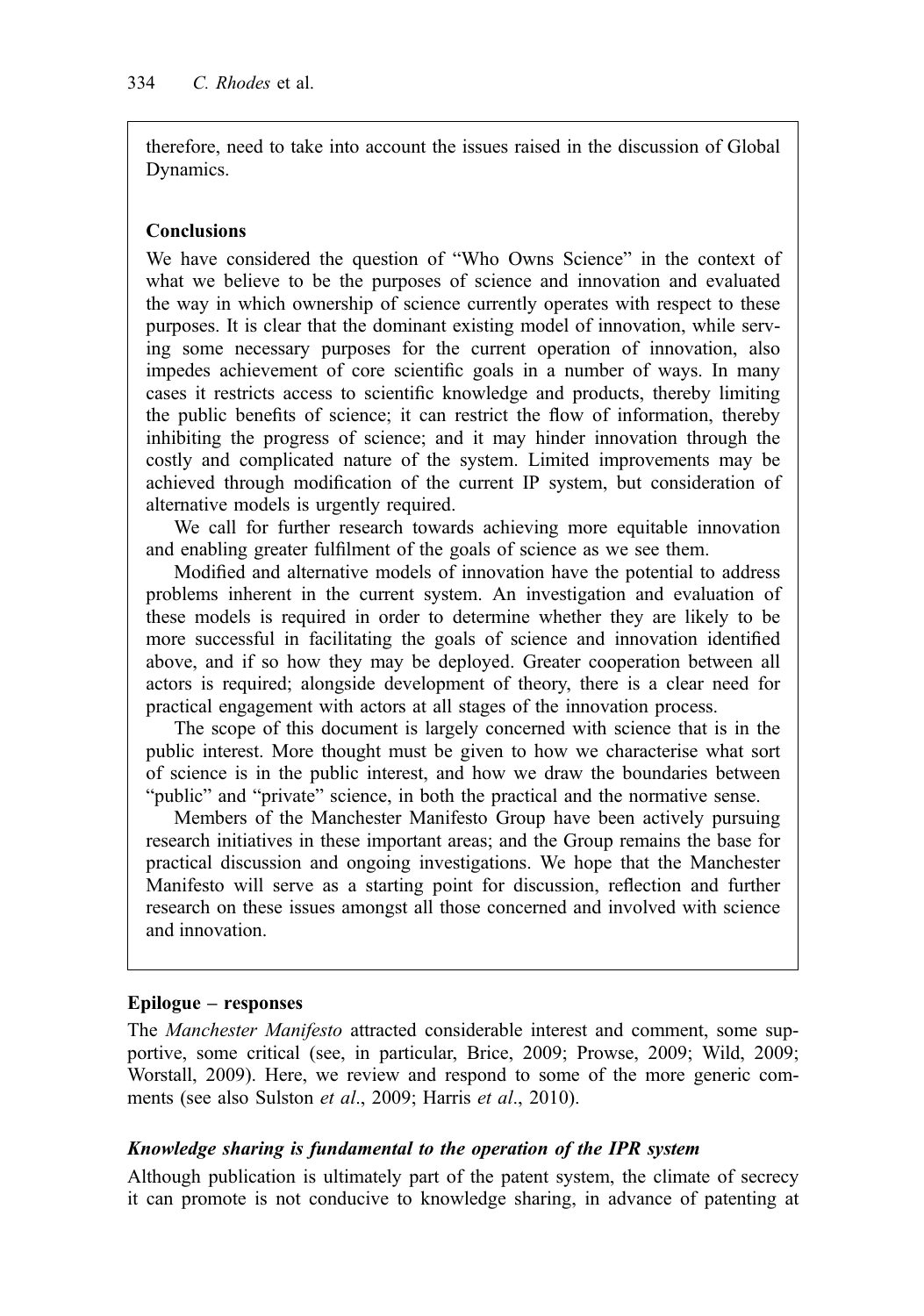least. The requirement for novelty discourages knowledge sharing at the pre-filing stage. The expectation of patents means that many institutions have strict rules about publication and even talking to people; for example, the University of Manchester's own guidance advises: 'If you think your invention is potentially patentable it is essential that the details of the invention are kept secret until the application for the patent is made'. This clearly discourages the sharing of information that would otherwise occur as part of the scientific process.

Post-patent, even automatic publication does not guarantee usable access to the information. Although the data may nominally be available once published through the patent system, we believe that data from these sources is often incomplete and must be deciphered by an expert. It would be useful, in fact, to know the average value of such data compared with other forms of publication; and this is part of the challenge issued by the Manchester Manifesto.

#### Compulsory licensing provisions in patent rules mean that it is not possible to use patents to obstruct products from reaching markets

In practice, fears of sanctions mean that compulsory licenses are rarely used, and the effect of the system is still to deny access to products to those who need them (Odell-West, 2009; t'Hoen, 2009).

#### Patenting provides financial benefits to universities. Their research is not restricted because patent rules provide for experimental use exemptions

This may be true in theory, but it is not always or even often the case in practice. Because universities are being pushed to do more commercial or pre-commercial work, it is often unclear whether the research exemption will apply. The threat of an infringement action itself, even if ultimately unfounded, may deter research. Moreover, the experimental use exemption in some jurisdictions is very narrow and this affects the global research climate. For most universities, the returns from patenting are very modest, and do not cover the full opportunity costs incurred. Even were this not the case, our point is that such returns should be foregone in the public interest.

#### Some say that IPR blocks access to essential medicines, but investment in research and development for these drugs would collapse without it

The Manchester Manifesto recognises that IPR currently play an important role in the financing of research and development, and that since this system is international, no one actor can unilaterally alter it. All the more reason, then, to look critically at the innovation system as a whole and to ask whether it is functioning optimally. While politics and economics may be the driving forces that block access to drugs and prevent participation in innovation, IPR law provides the tools that enable this to happen. Without these, politics would be not nearly as effective in denying anti-retroviral drugs to African populations, or in denying developing countries access to knowledge. Of course, this can be accomplished by other means as well, but this is no reason to provide the tools and even encourage their use to perpetrate injustice.